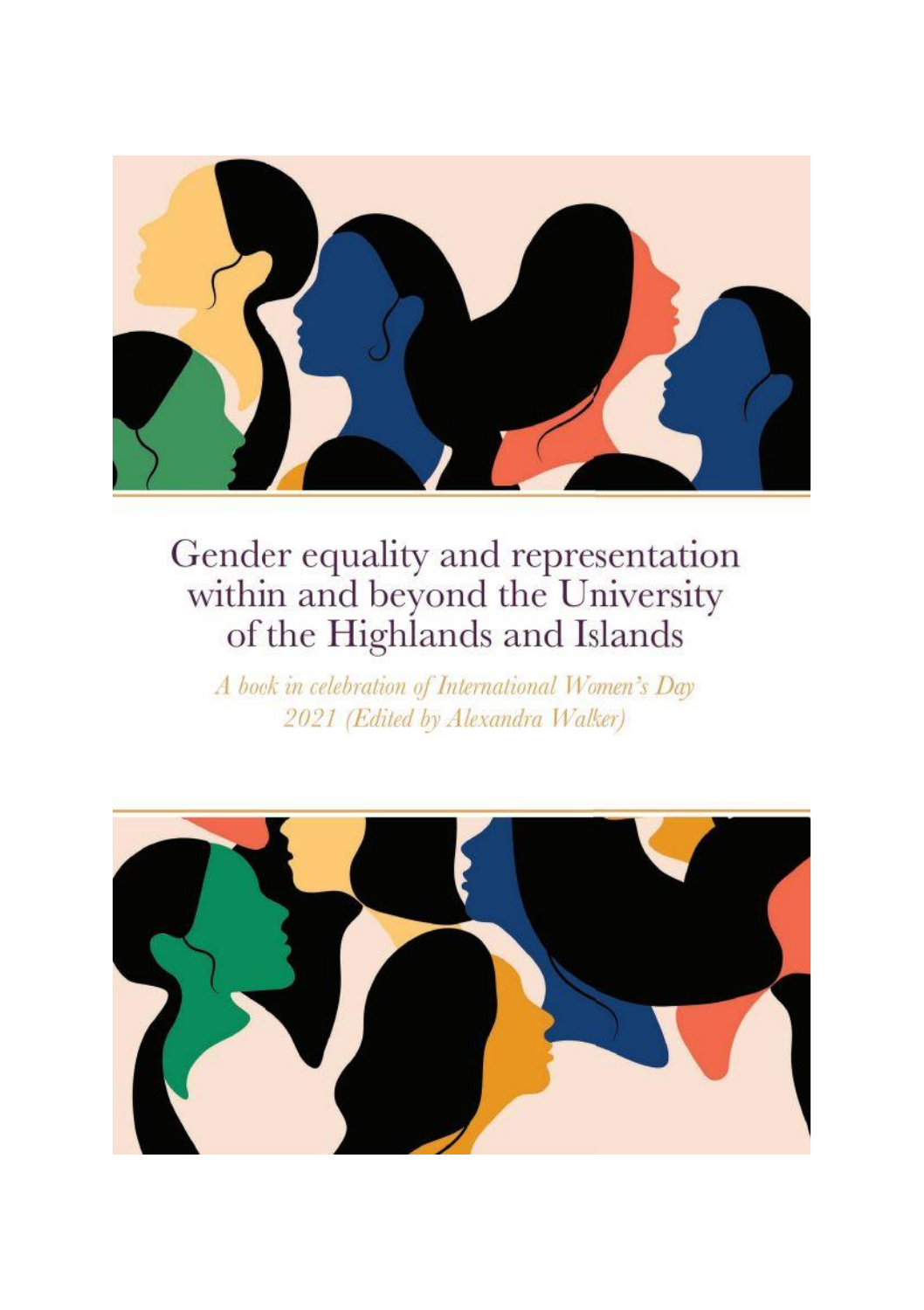## **Introduction**

Observed annually every 8th March, International Women's Day is held as a worldwide day of celebration, protest and, in some countries, as a national holiday.

The first university wide International Women's Day (IWD) event took place at the University of the Highlands and Islands (UHI) on 8 March 2018. From then the annual event has set out to explore and champion gender equality in education, raise awareness and influence initiatives to support women working and studying in education, and champion gender equality and diversity in learning and teaching and curriculum design. As well as acknowledging the international theme, the UHI organising group have identified an internal focus for each annual event since 2018.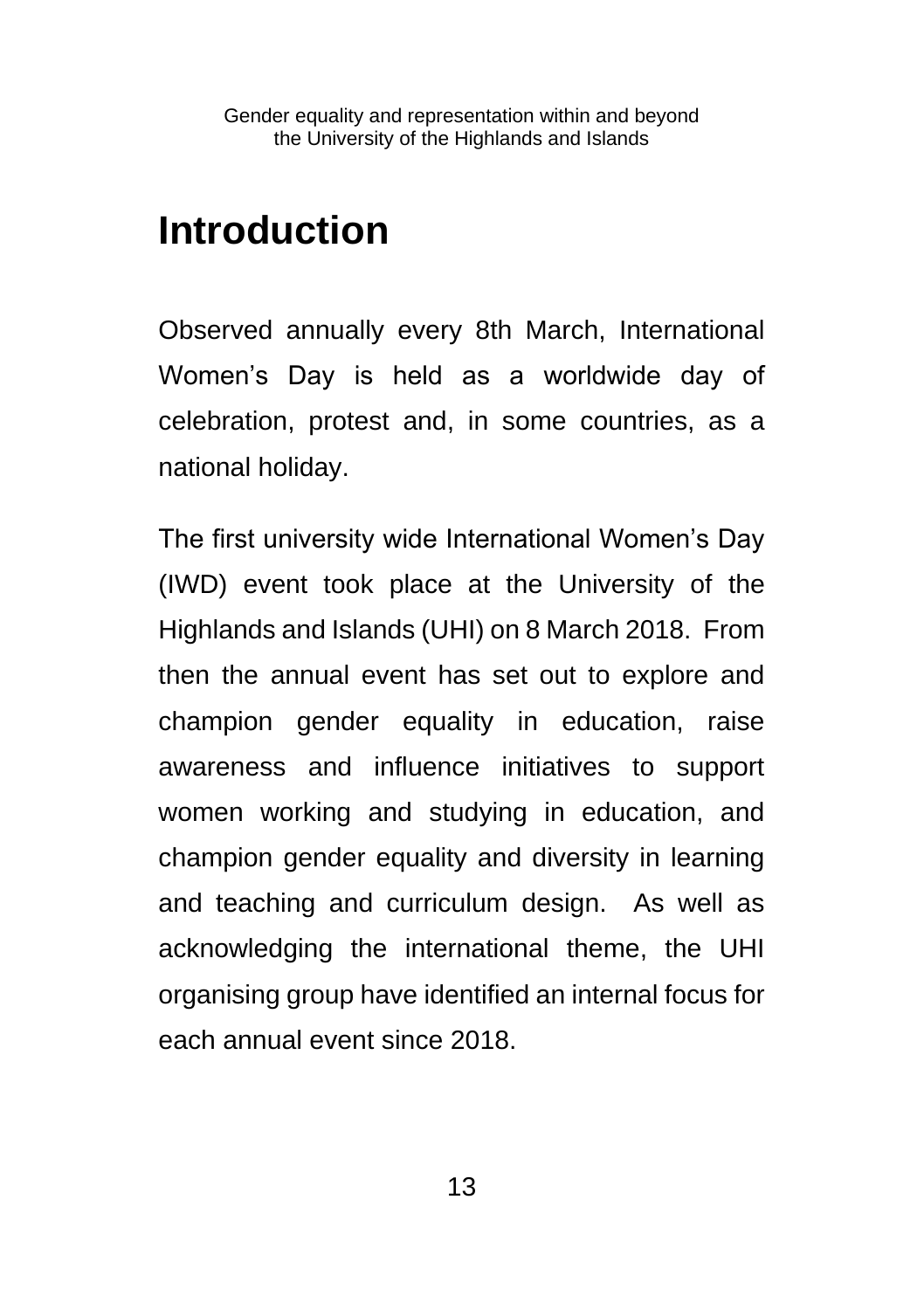The event in 2021 saw individuals and teams from across the university partnership<sup>1</sup> present short workshops and presentations exploring how they approach or promote gender equality within their own subject area, teaching or research practice, in supporting or leading the development of learning and teaching, or in curriculum design. These topics have been expanded on and explored in this book. Acknowledging the underrepresentation of men in some curriculum areas the book also provided the opportunity for colleagues to explore with the readers the ways in which men are encouraged into subject disciplines that are typically dominated by women.

In compiling this book, the various chapters have been organised into three broad sections. The first section presents chapters that have explored the

<sup>&</sup>lt;sup>1</sup> UHI is a geographically distributed tertiary university comprising 13 independent academic partner colleges and institutes across the expansive Highlands and Islands region.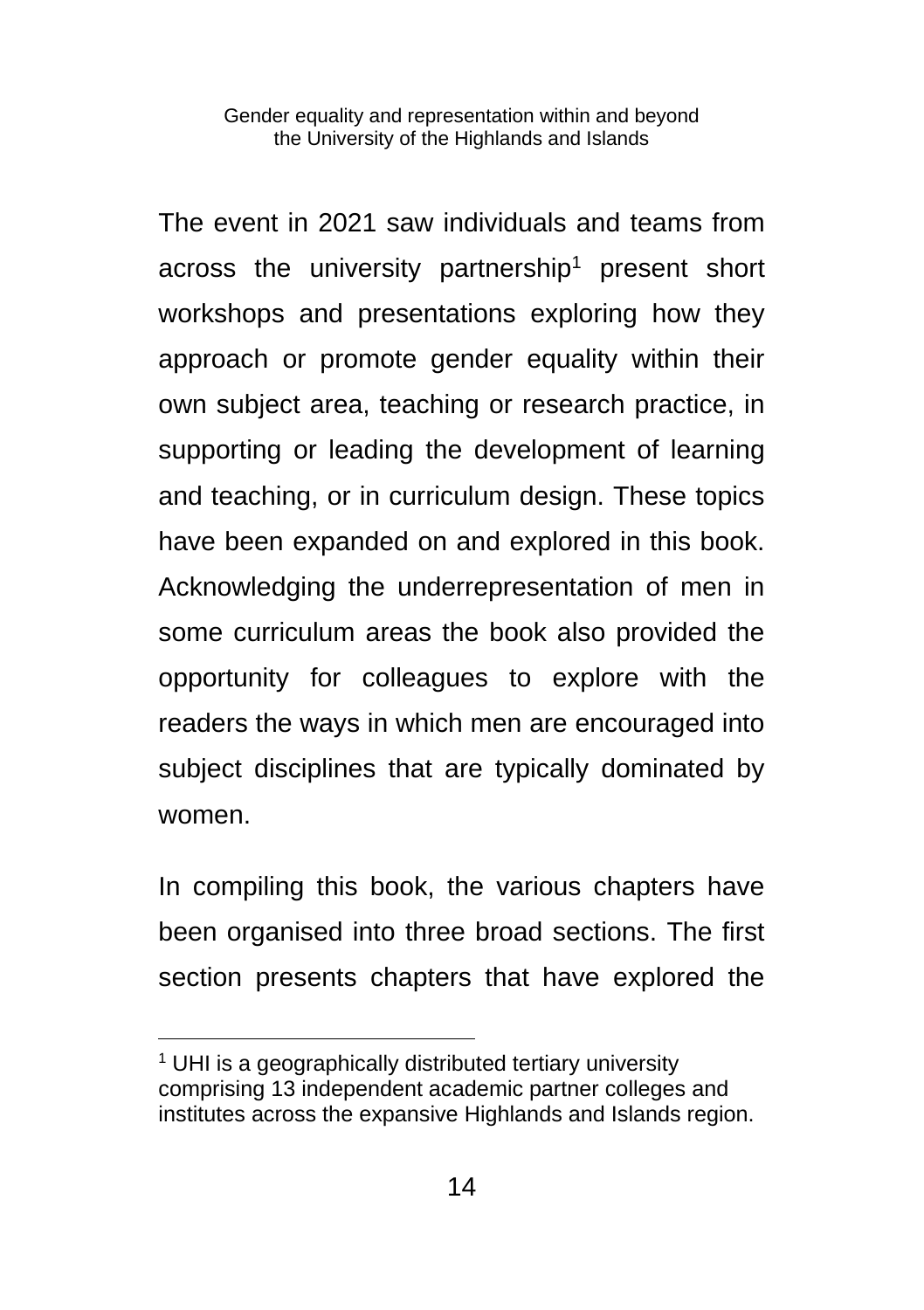wider context in relation to gender inequality for women in education and specific initiatives that the university has initiated or should consider to address these. In Section 2 'Personal experiences and professional outlooks' the book moves on to consider personal experiences and perspectives with the authors exploring their own position, role and outlook as women educators and researchers, while in Section 3 the book moves on to initiatives at UHI that aim to address gender balance and representation.

## **Section 1: Gender equality in education: the wider context and initiatives to champion equality for women**

The first chapter in Section 1, following the preface and foreward, is titled 'Women's Networks in further and higher education: key considerations for cultural change, digital engagement and responding to COVID-19'. The chapter sees Alex Walker begin by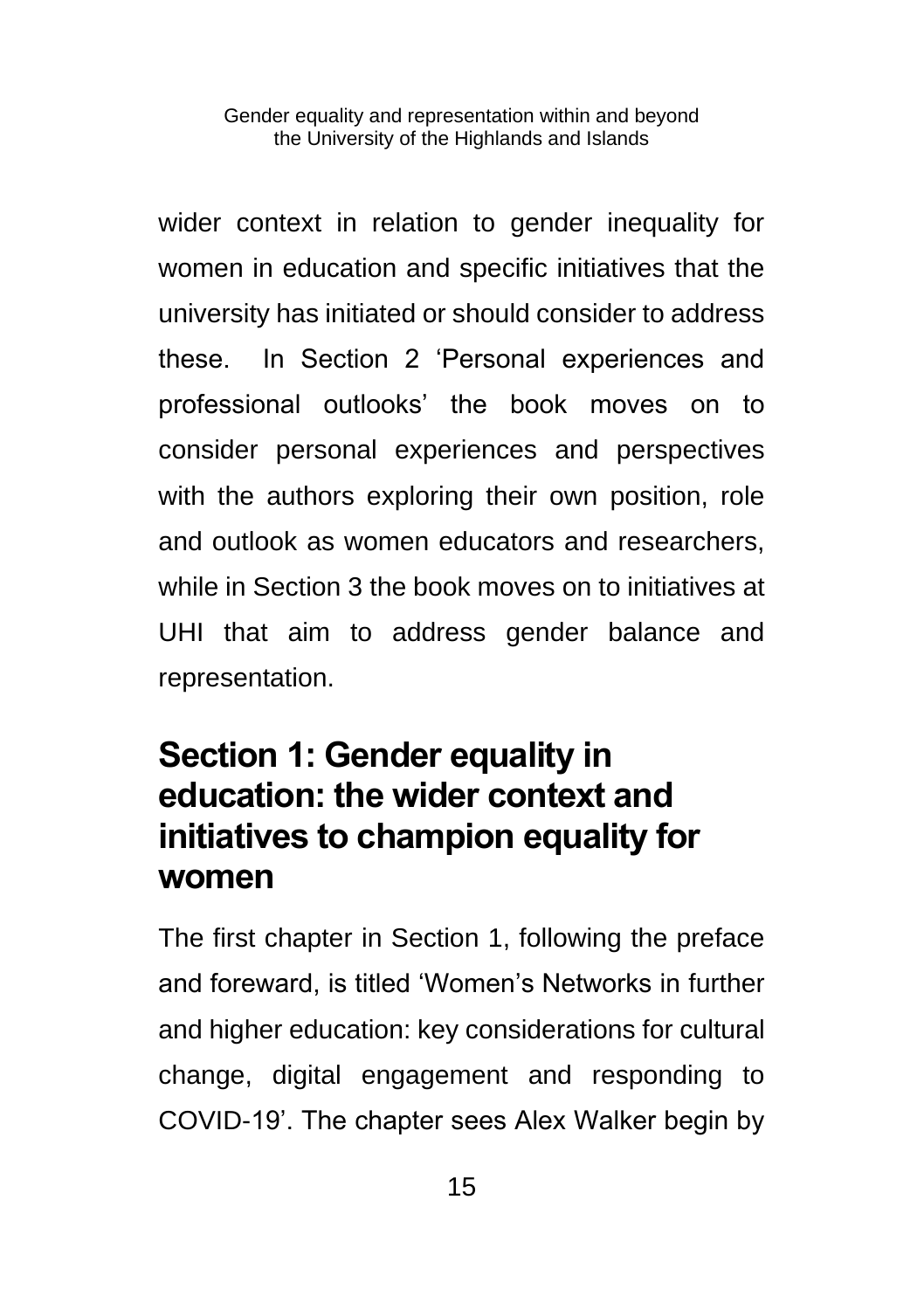summarising literature around gender imbalance of women in leadership positions in universities and the masculinist working cultures that can 'other' women and create barriers to career progression. The chapter then explores the role and benefit of women's networks in education, alongside other gender equality initiatives intended to address gender balance and promote women to leadership. Importantly the chapter also outlines the limitations as well as the benefits of these initiatives to challenge and change working cultures for women and promotion to leadership. Finally the chapter focuses in on the University of the Highlands and Island's Women's Network, the role it has played supporting colleagues during COVID-19 and how it has been aligned to wider university wider events and initiatives.

The second chapter 'Advance HE Aurora leadership development programme for women' presents the outcomes of an evaluation report that aimed to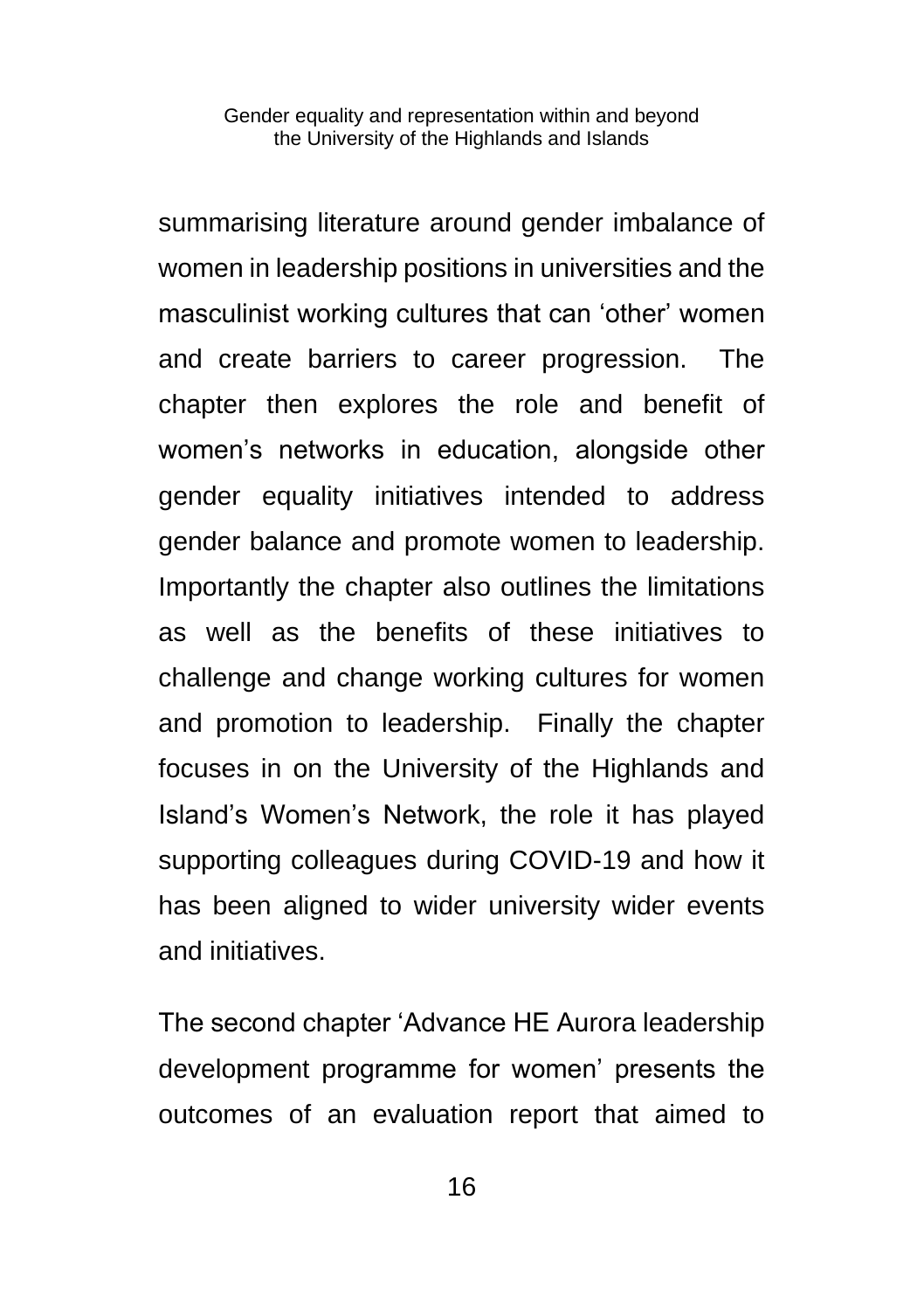determine the extent to which UHI participants in the Aurora leadership programme were more encouraged to apply for senior roles within the institution. The chapter begins by summarising the origins of the programme, in response to the paper 'Women in Higher Education Leadership: Absences and Aspirations' authored by Professor Louise Morley and the aim of the programme to support women and their institutions to fulfil their leadership potential. The outcomes of the evaluation reported a growth in confidence in UHI participants leadership capabilities across both the two cohorts engaged in the programme since 2018. In the context of UHI other benefits highlighted in the chapter include networking opportunities, a sense of belonging, and the further development of understanding relating to leadership behaviours. In common with the first chapter, the author Ann Tilbury concludes that addressing gender inequality requires changes in cultures and structures and that approaches and initiatives should move beyond 'fixing the women'.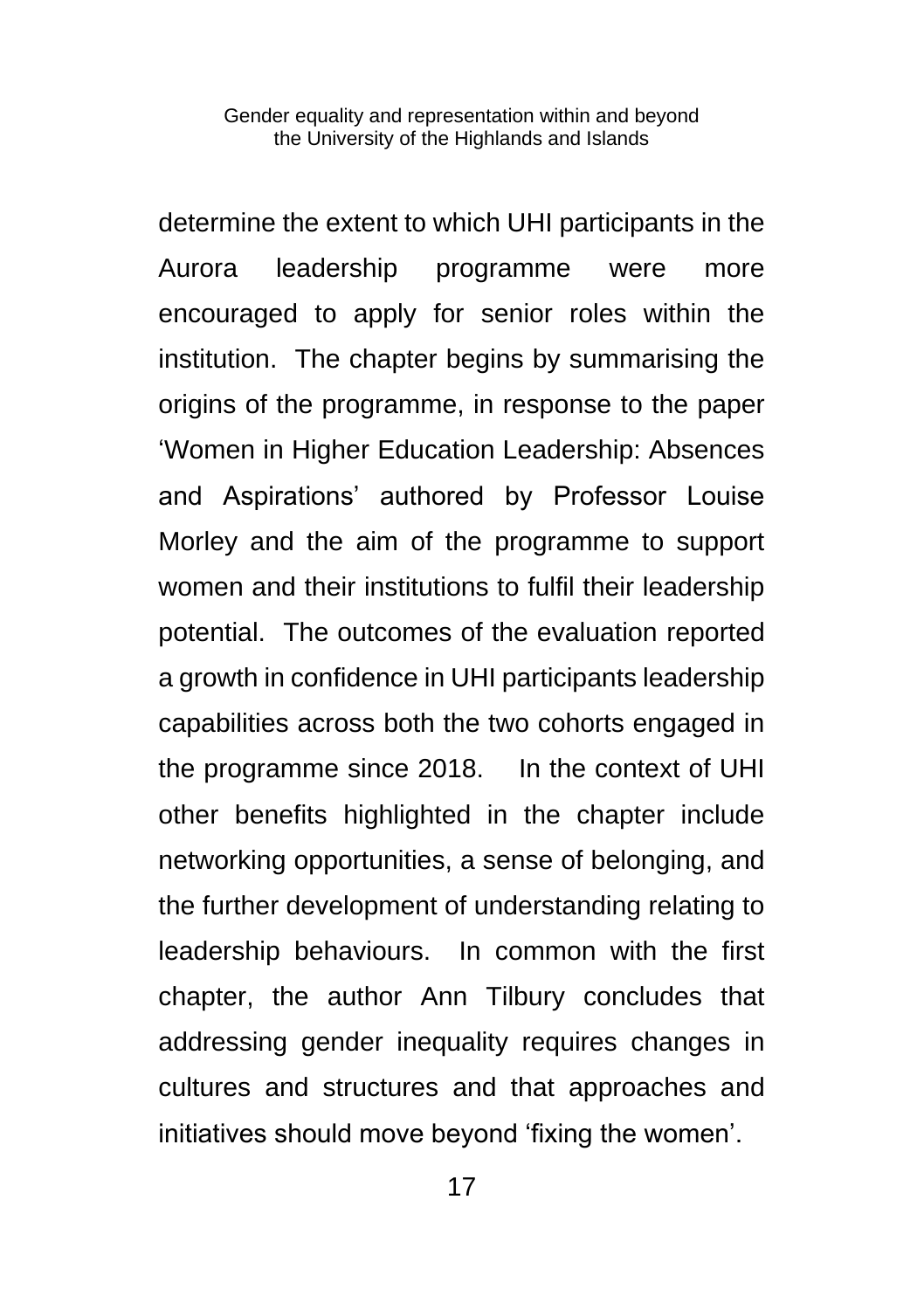The third chapter of the book explores 'Distancing the (privileged) male from the machine: supporting gender balance and representation through acts of allyship in academic processes and practices' with respect to supporting gender balance and representation in academic processes and practices. Beginning with an exploration of some of the historical ways in which the male voice has been privileged in academic work and knowledge production, Keith Smyth then scrutinises gender bias in journal boards and learned societies, in peer review and citation practices, and in the context of the curriculum. Smyth then considers those acts of male allyship that male colleagues in positions of influence or leadership can embrace to support the amplification of the work and voices of women colleagues, including supporting women colleagues in their scholarship and research, and in shared and distributed approaches to leadership.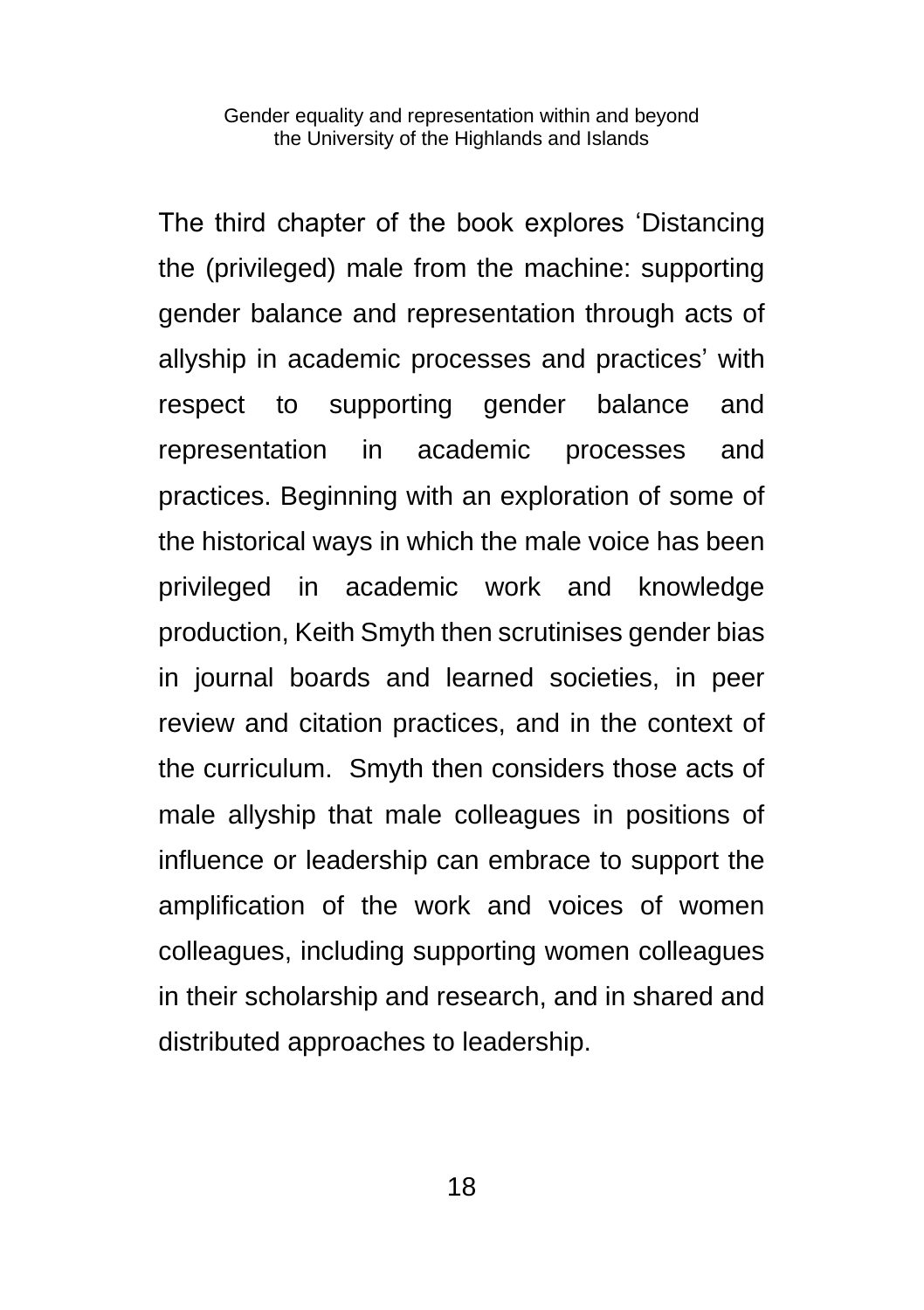Our fourth chapter, and the concluding chapter of Section 1 is titled 'Larissa Kennedy: We're not settling. Because in many ways…we don't have much to lose'. This chapter takes the form of an interview between Ash Morgan, the Vice-president Further Education for the Highlands and Islands Student's Association (HISA) at the time of writing, and Larissa Kennedy the National Union of Students (NUS) UK president. The interview focused on women of colour and working class women, who were originally at the roots of International Women's Day, the student movement in the UK, and the role and value of unions and how they are of benefit to all women.

### **Section 2. Personal experiences and professional outlooks**

Roxane Permar begins with the chapter 'The impact of feminist art practice and theory on pedagogical practices from a personal and institutional perspective'. This chapter takes a first person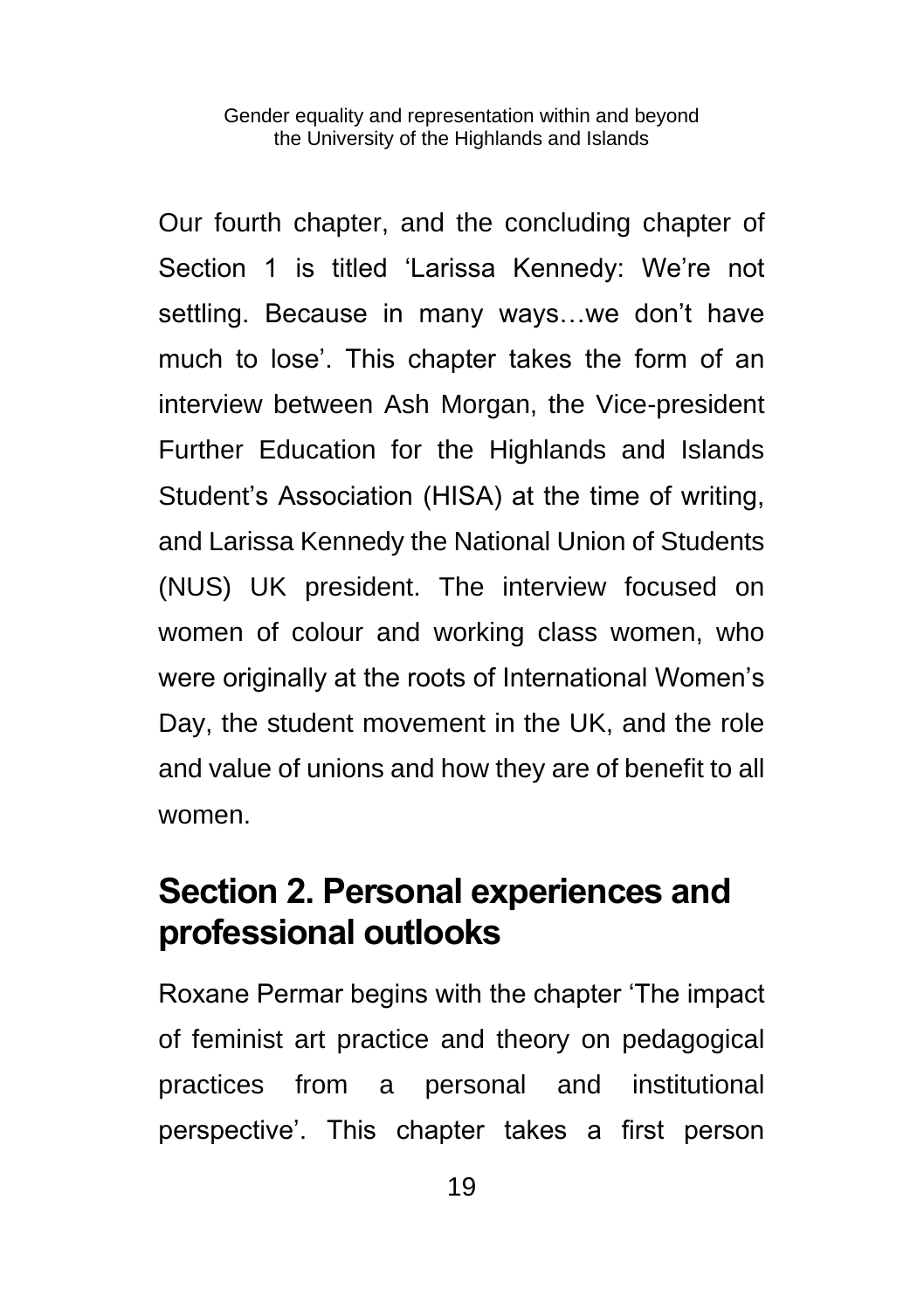perspective that follows the career of Permar, a feminist artist, exploring the challenges of being a woman practicing art and working in education, including the positive experiences and influence feminist theory and activism has played on that journey and in relation to the MA Art and Social Practice programme at UHI that she leads.

The sixth chapter of the book 'Attracting women into engineering – a personal reflection' finds the author, Lois Gray, providing her account of working and leading in engineering, realising her feminine qualities enhanced her impact as designer, teacher and leader and, furthermore, being a positive role model for women studying engineering. Although having had positive experiences working in a maledominated industry, Gray also highlights where she has experienced male bias in the working environment, which she acknowledges values masculine traits. The chapter proceeds to explore how through Industry 4.0 there is potential to develop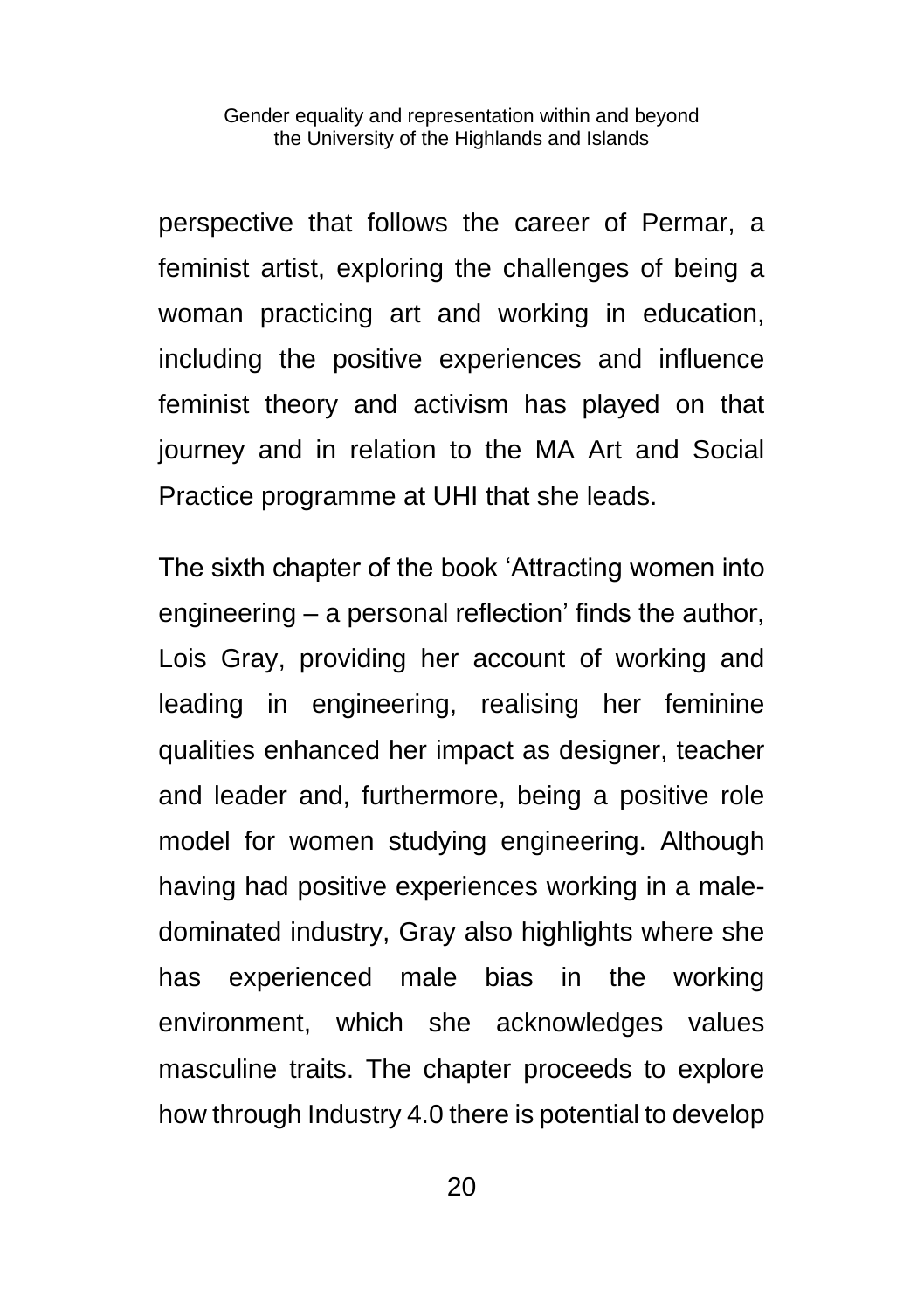the existing synergy between 4.0 skills and feminine attributes in order to balance the qualities valued in engineering. Gray highlights some existing initiatives that aim to balance the gender representation in the engineering workforce and in education before outlining other ways that she has identified that have potential to promote balance and her next steps in intending to implement some of the identified solutions.

Finally, for Section Two of the book Jay van der Reijden has authored the chapter 'Promoting autistic women in science: benefits for their own dedicated Society'. Stemming from personal experiences and extensive literature, van der Reijden begins by outlining how autistics are perceived by neurotypicals and the challenges people with autism face in entering professional fields, which for 'already oppressed' STEM women often leads to knowledge and expertise not being harnessed through publication. van der Reijden then focuses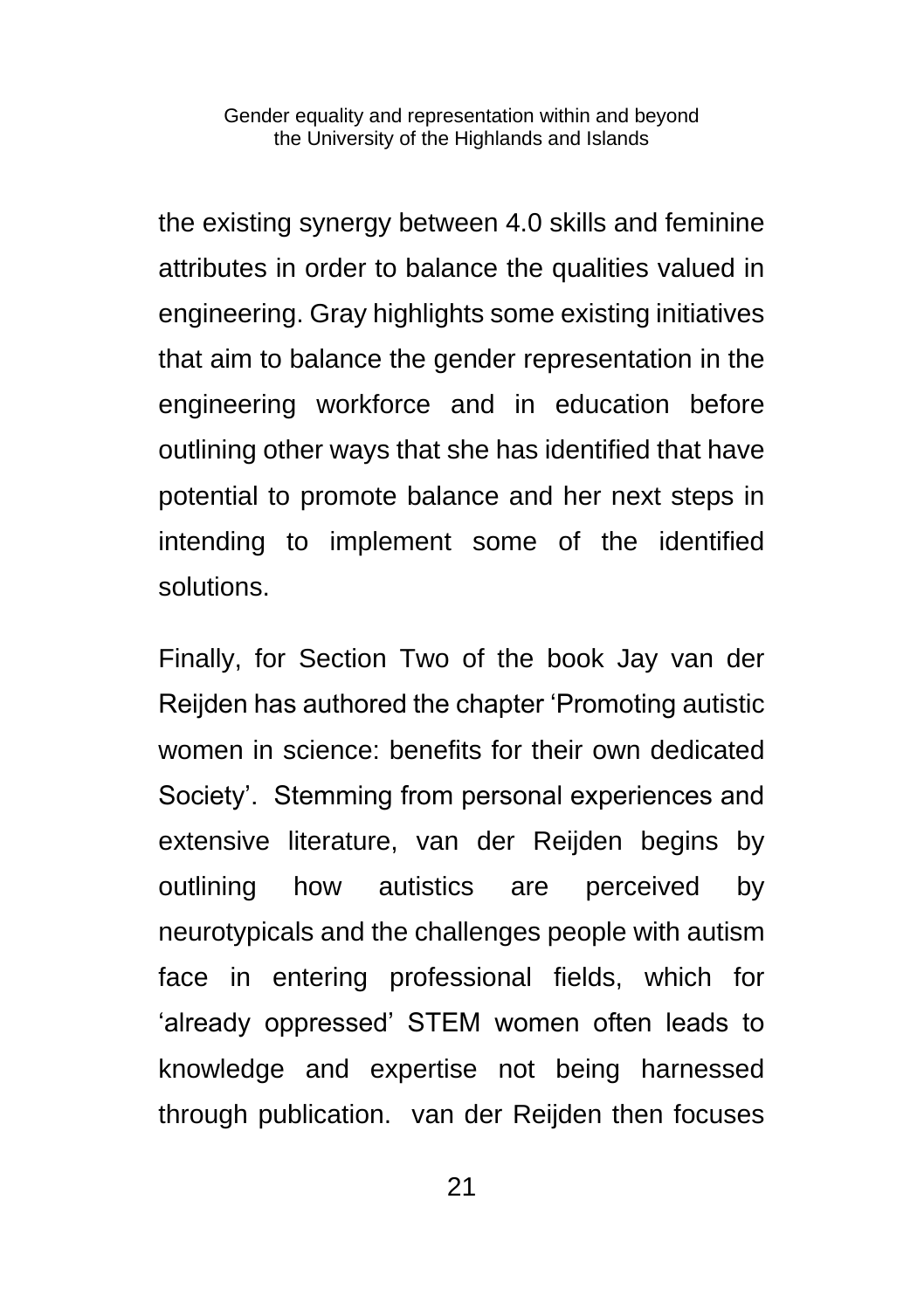on expressions of women with autism, before outlining the benefits of autistic traits to science, including patter association, lowered delusions of reality, and being unerringly ethical. van der Reijden highlights the lack of support groups for autistic women in science and the role that a professional organisation to support autistic women in science who are often marginalised might provide, and finishes the chapter by exploring how such a group could provide representation against behaviours of injustice and a safe space for autistic women to share experiences and consider action.

### **Section 3. Addressing gender balance and representation at UHI**

Section 3 starts with the chapter 'Aiming for Awesome: improving perceptions of engineering amongst girls through a digital STEAM based intervention'. The author Blair Watson outlines an initiative on behalf of the STEM team working at UHI, who worked in partnership with Royal Air Force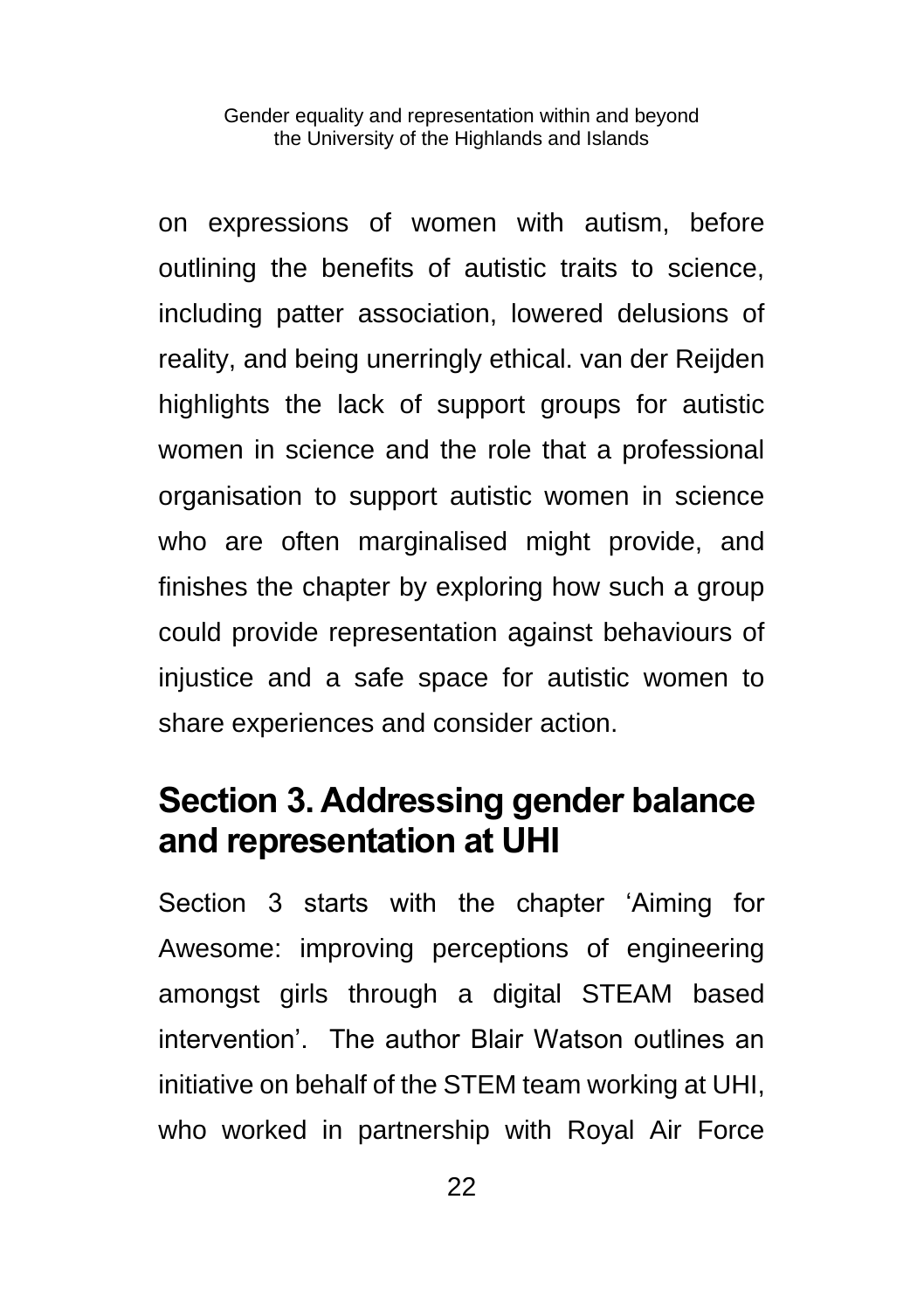(RAF) on a series of workshops aimed at encouraging students to explore engineering. Before exploring the workshops, Watson outlines the existing barrier to girls pursuing engineering studies and careers, which currently sees only 12% of women in the engineering sector. The RAF tasked the UHI STEM team with redesigning workshops aimed at Primary 5-7 students, with a focus on female, black and minority students and students in rural areas to address the leaky pipeline, whereby secondary school students begin to make decisions about their preferred career. Aligning the workshop to the Scottish 'Curriculum for Excellence' the STEM team designed through a STEAM (incorporating Science, Technology, Engineering, Art and Mathematics) approach, guiding students in discussions and critical thinking. The STEM team ensured the workshops also explored the variety of careers available in engineering and introduced the participants to women role models – an important leverage to encouraging more girls into engineering.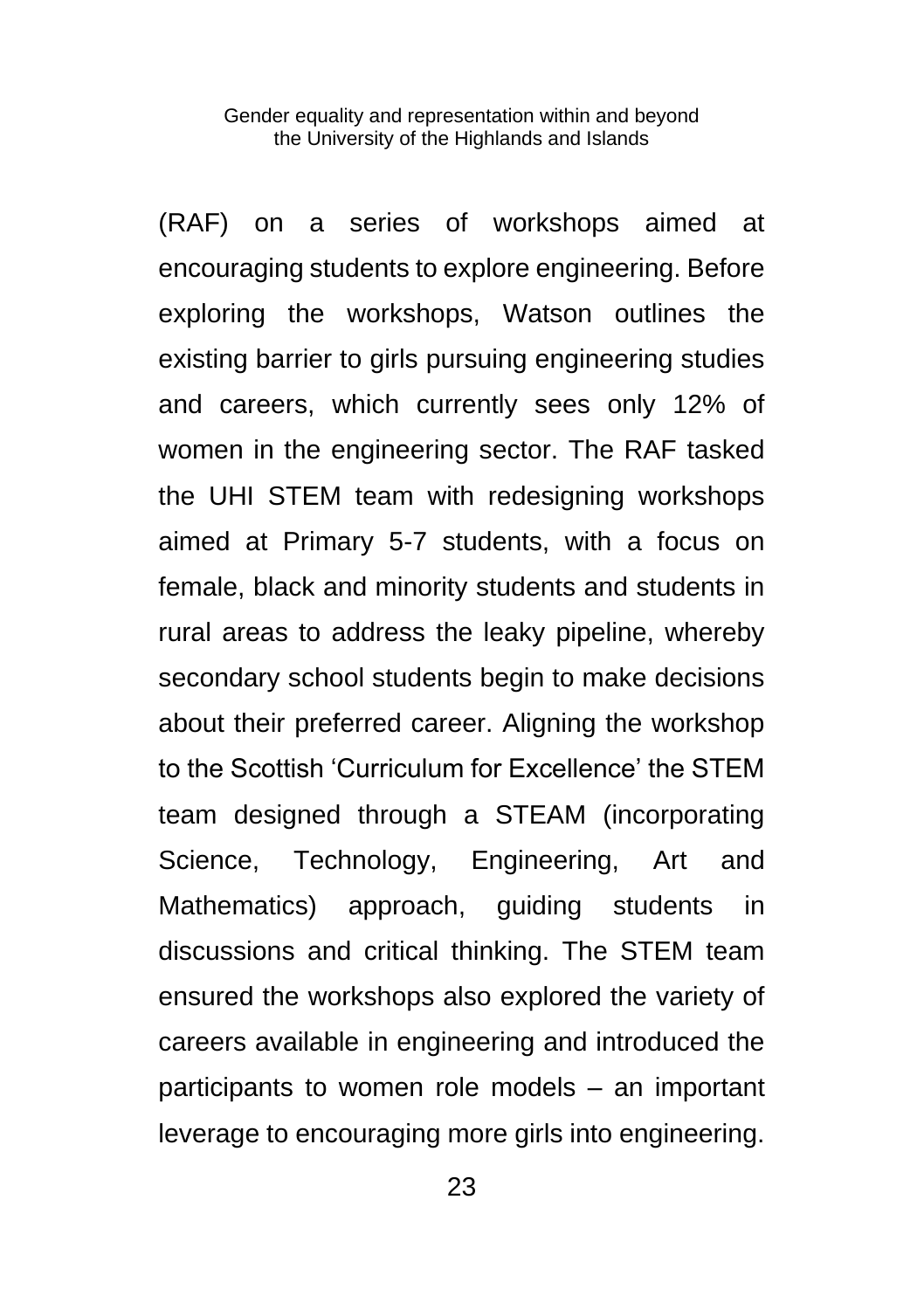The ninth chapter in the book 'Highland Women in STEM' provides a 'snap' shot of the author's Chloe Rodgers photography project which aims to highlight the many inspiring women working in STEM in the Scottish Highlands. Rodgers has outlined her reasons for the project, and the importance of woman role models working in STEM to encourage more women into the workforce which currently stands at only 24%. As well as the photographs she shares in her chapter, Rodgers has asked the role models questions related to location of work, motivation and highlights to working in STEM and what could be done to encourage more women into the STEM workforce. The result is a visual and reflective project that highlights to girls and women considering a STEM career path the positive rewards that can bring.

The next chapter 'Gender Studies: library provision and support via a Gender Studies 'Libguide' is authored by Elizabeth McHugh, and outlines a

 $24$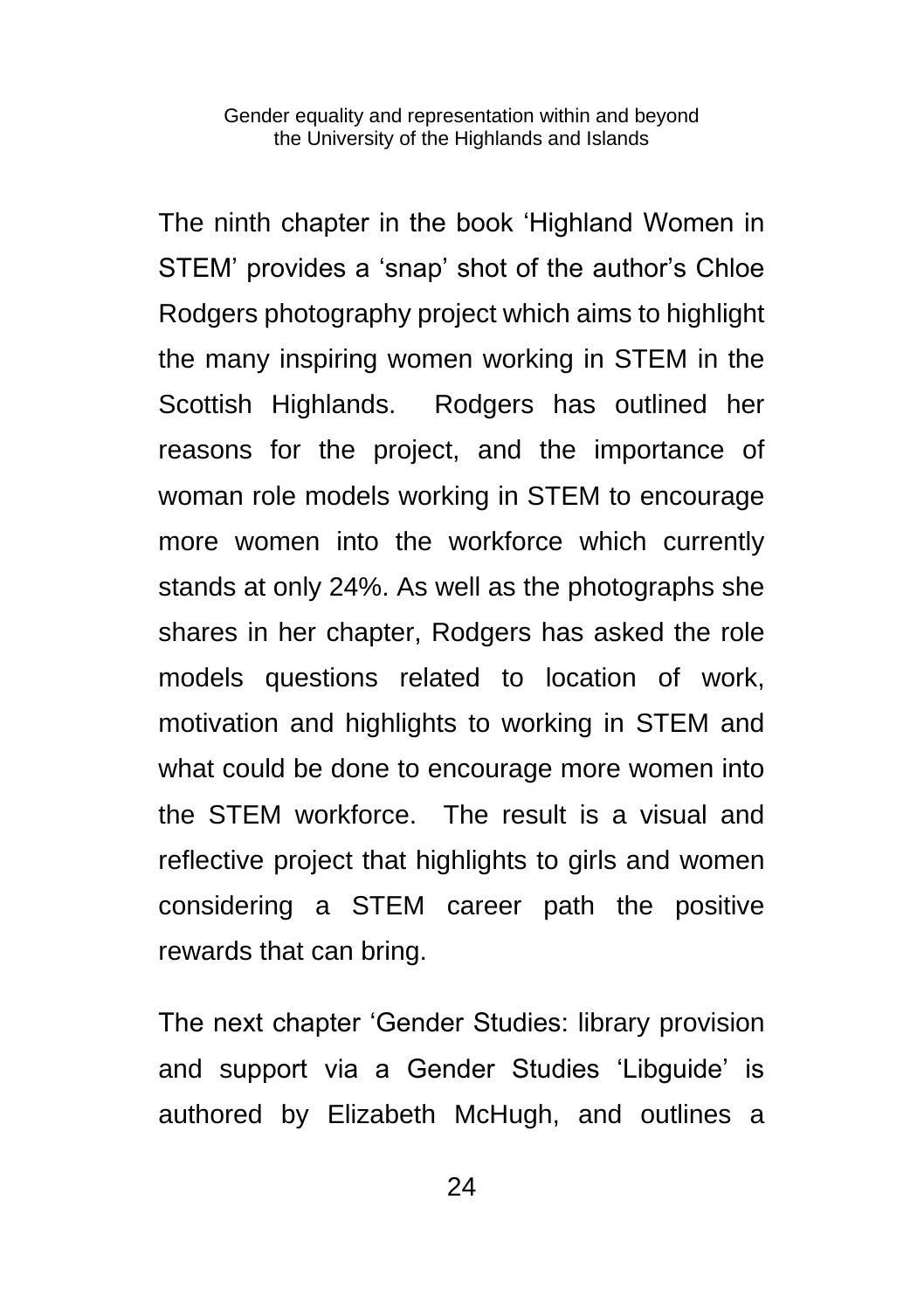Gender Studies library guide (libguide) that McHugh created for International Women's Day 2021. The libguide aims to encourage the University to embed elements of gender studies in modules across the curriculum at UHI by providing access to online content and materials relating to gender studies. Using her expertise as the University's eResources Manager McHugh outlines the broader benefits of libguides that can be updated across subject disciplines, before focusing on the libguide she created exploring gender studies including content, structure and how content was sources to produce a valuable resource for the University.

Our penultimate chapter of the book 'In the Menority' recognises that there are subject areas that have under representation of male students, including in the UHI Applied Life Studies (ALS) Subject Network. Authored by colleagues working in the aforementioned network, and the UHI Equality and Diversity Adviser, the chapter explores UHI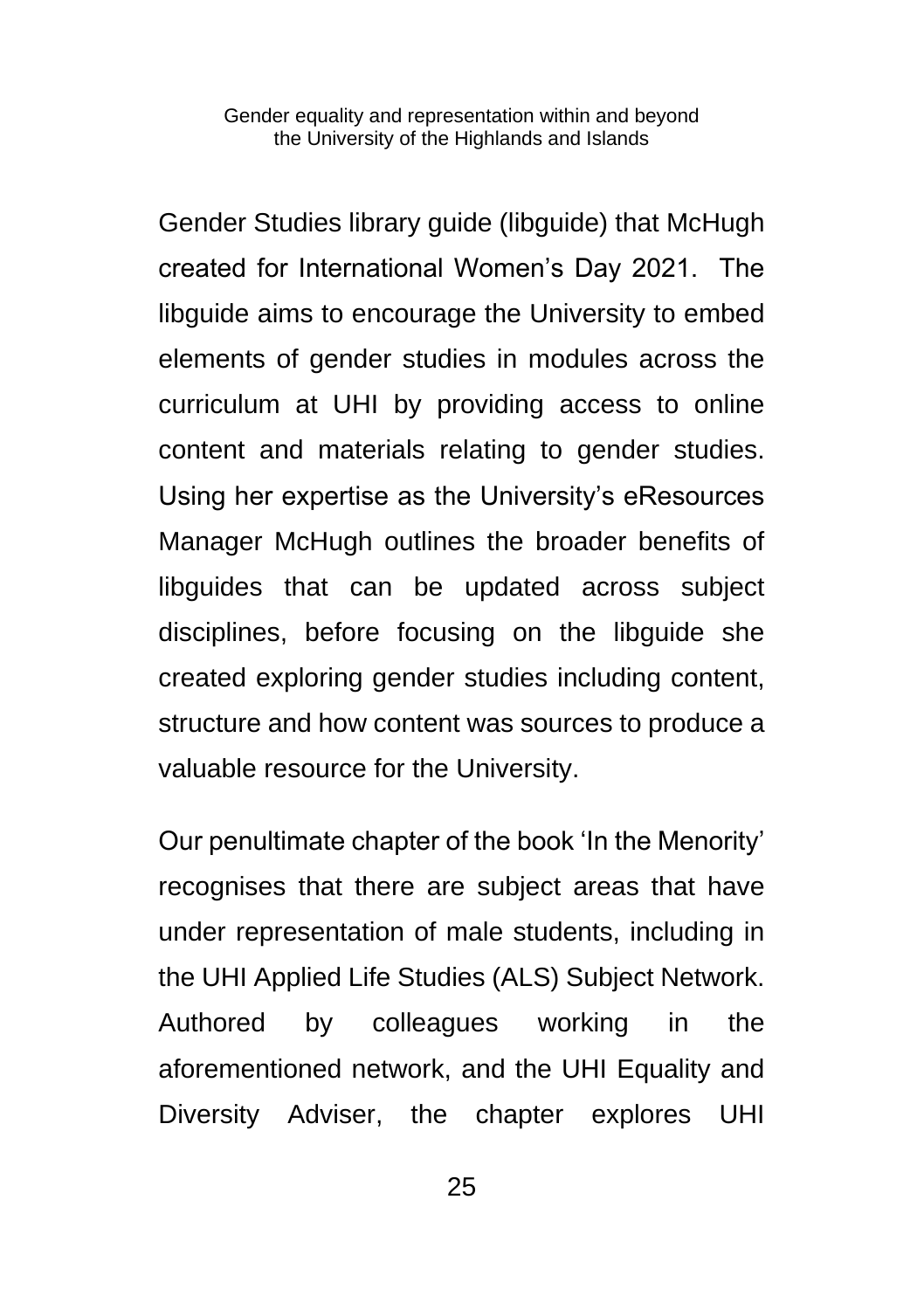initiatives to address this imbalance, acknowledging that in doing so can advance the causes of feminism by destigmatising normative gender roles. One successful initiative which is explored in the chapter is the design of a male only Children and Men in Practice (CHAMP) further education course, in recognition that early years and childhood practice is largely dominated by a 97% female workforce. Positive outcomes from the course has included the 2019 cohort progressing to positive destinations of further study and arise in males of 75% of males on varying early years courses in comparison to previous years. 'Softer' positive outcomes included the types of interaction that a male only cohort presented and is explored more in the chapter. Recognising the importance of role models in underrepresented subject areas the chapter also explores a second initiative currently being piloted at UHI called 'Menority Men'. Seven champions across subjects including childcare, nursing and psychology will work with staff champions, looking to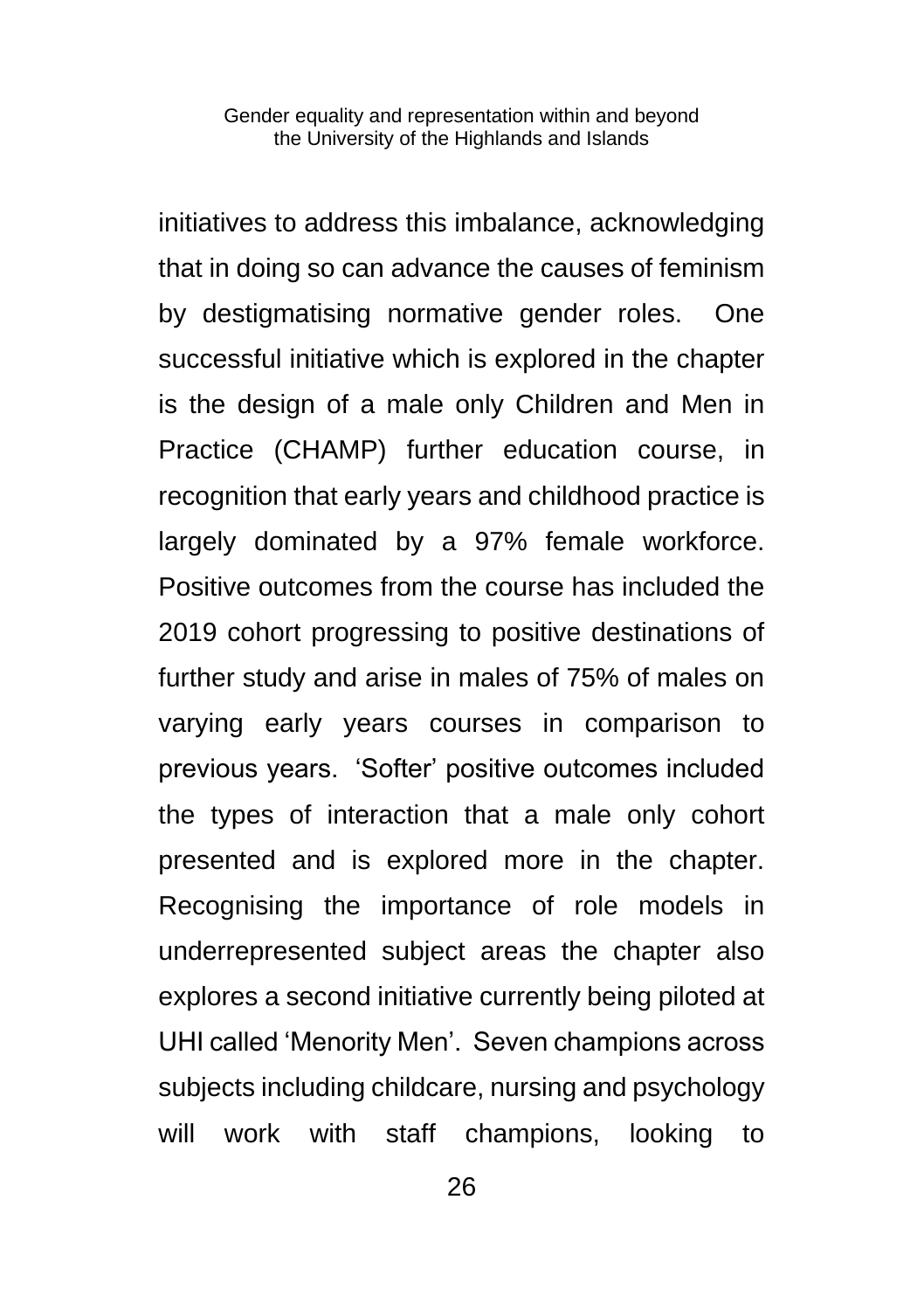communicate with staff, students and employers to build a remit which challenges societal norms and under-representation at all levels, from pre-school to employment. Although the initiative is fairly new it follows a similar approach that proved highly successful at UHI, the 'UHI STEM Femmes', who were student champions and encouraged and supported women into STEM related courses thus raising aspirations and visibility of students in counter-stereotypical subject areas.

Finally, in our closing chapter for the book, Heather Fotheringham draws together the themes of the chapters to provide her closing thoughts for the book. Fotheringham reflects back to the theme for 2021 International Women's Day #Choosetochallenge and relates it to the topics covered by the authors. Fotheringham summarises that the chapters as covering initiatives that support and promote women, and men, in a single sex environment, which is dominated by the other sex,

27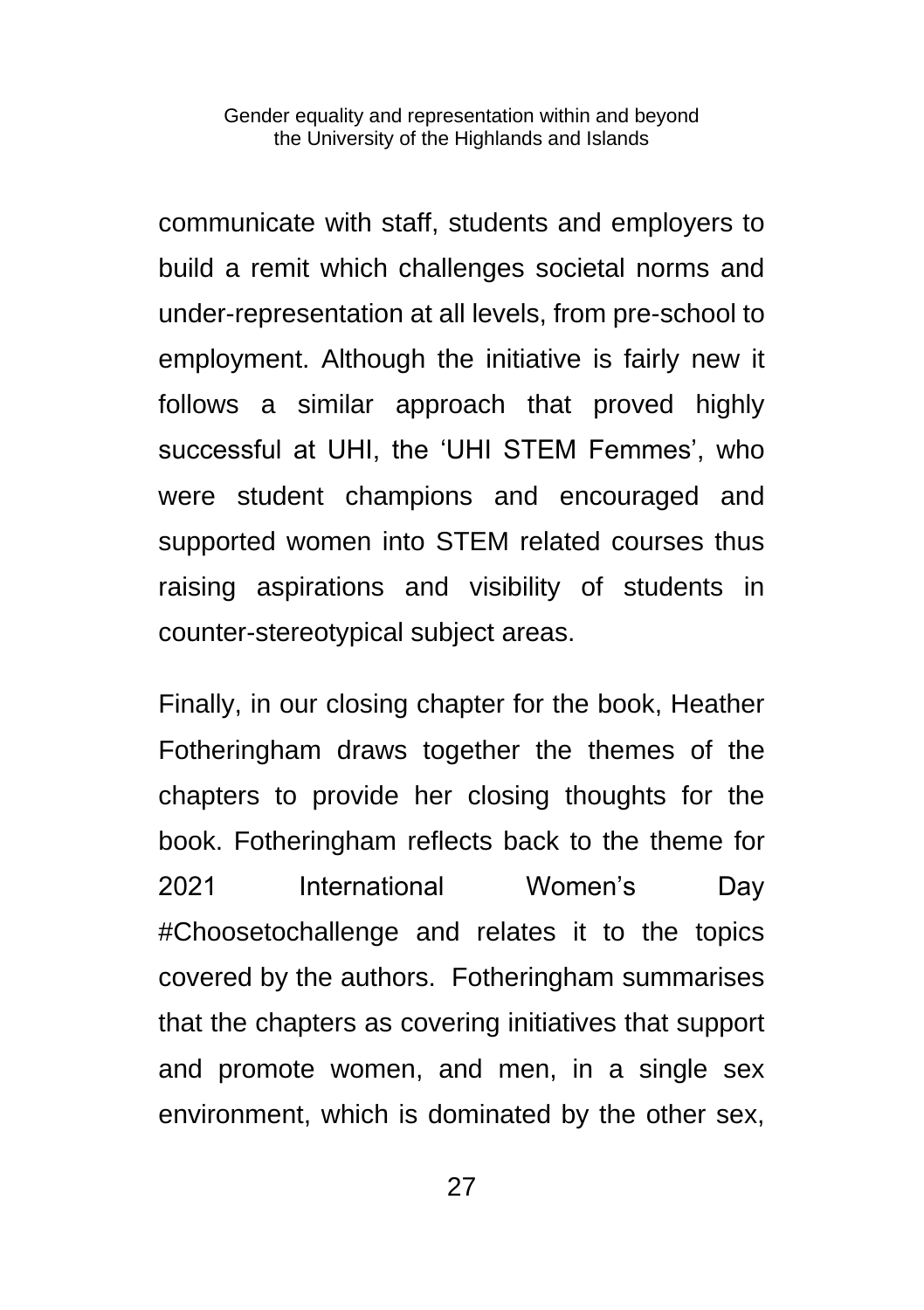or initiatives that relate to curriculum design and approaches, and role models, that offer a fairer and more representative approach to disseminating knowledge. To finalise her closing thoughts Fotheringham provides an overview of the societal view on what is valued in relation to gender roles in the workplace and how this relates to the topics covered in this book, and what remains to be done to achieve gender parity in education and wider sectors.

It is hoped that this book offers the reader a valuable variety of perspectives on gender balance and representation in education and research from personal, professional and sectorial viewpoints which are grounded in evidence- based practice, research and literature. The authors acknowledge the barriers and challenges for women working and studying in education and highlight areas of curriculum underrepresentation for both women and men. Furthermore our collection of chapters outline